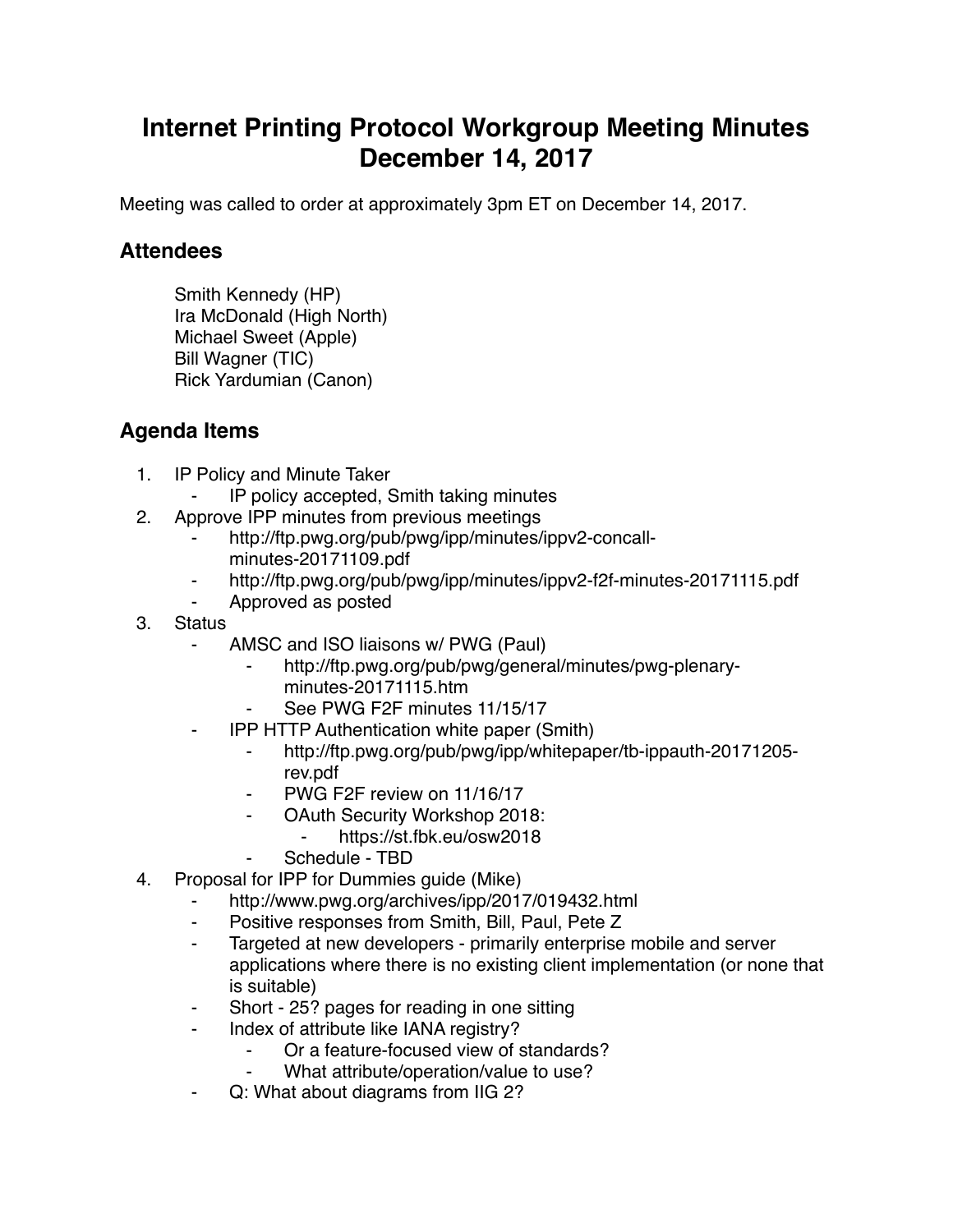- A: Possibly, but many may not matter to enterprise app developers
- Q: What about 3D?
	- Paul would like it
	- A: Consensus is to keep 3D separate
- ⁃ Talk about scope in intro
- Schedule revisit next year
- 5. Approval of Get-User-Printer-Attributes (Smith)
	- https://ftp.pwg.org/pub/pwg/ipp/wd/wd-ippgupa-20171117.pdf
	- ⁃ IPP WG adopted for registration track WG LC ended 12/01/17
	- ⁃ Status: IPP Workgroup Approved
	- ⁃ Date should be today (December 14, 2017)
	- ⁃ Action: Smith to post approved IPP GUPA document to /pub/pwg/ipp/ registrations directory with "reg-" prefix
	- ⁃ Action: Mike to post IPP GUPA registrations to IANA IPP registry
	- Action: Mike to update IPP registry policy published status is "IPP Workgroup Approved", date is the date of approval by IPP WG
- 6. Approval of IPP Presets (Smith)
	- https://ftp.pwg.org/pub/pwg/ipp/wd/wd-ipppreset-20171116.pdf
	- ⁃ IPP WG adopted for registration track WG LC ended 12/01/17
	- ⁃ Status: IPP Workgroup Approved
	- ⁃ Date should be today (December 14, 2017)
	- ⁃ Action: Smith to post approved IPP Presets document to /pub/pwg/ipp/ registrations directory with "reg-" prefix
	- Action: Mike to post IPP Presets registrations to IANA IPP registry
- 7. Review of Multipurpose Tray best practices (Mike)
	- http://www.pwg.org/archives/ipp/2017/019430.html
	- ⁃ http://ftp.pwg.org/pub/pwg/ipp/wd/wd-sweet-mptray-20171127.pdf
	- ⁃ First draft on 12/05/17
	- Schedule: Two-week IPP WG Last Call in January 2018 starting on January 4th ending January 17th
	- ⁃ Action: Mike to start IPP WG last call of mptray best practice on January 4 (ending the 17th)
- 8. Review of Job Save Password (Smith)
	- https://ftp.pwg.org/pub/pwg/ipp/whitepaper/tbsavepassword-20171205.pdf
	- ⁃ First draft of white paper review in IPP WG calls
	- ⁃ Comments from IPP mailing list:
		- Section 1: some mention of job-password being a Job Template attribute, but it is an operation attribute (which is correctly noted in subsequent sections
		- Section 4.2: Any password attribute needs to be protected, so these should be operation attributes and not Job Template...
		- Section 6: Will obviously need a lot of discussion of how to protect and handle the passwords.
		- Overall I'm still not sure about the use case for this, or how it would all work together. Is this an extension of "job-save-disposition", where the password would be used for the saved document? If so,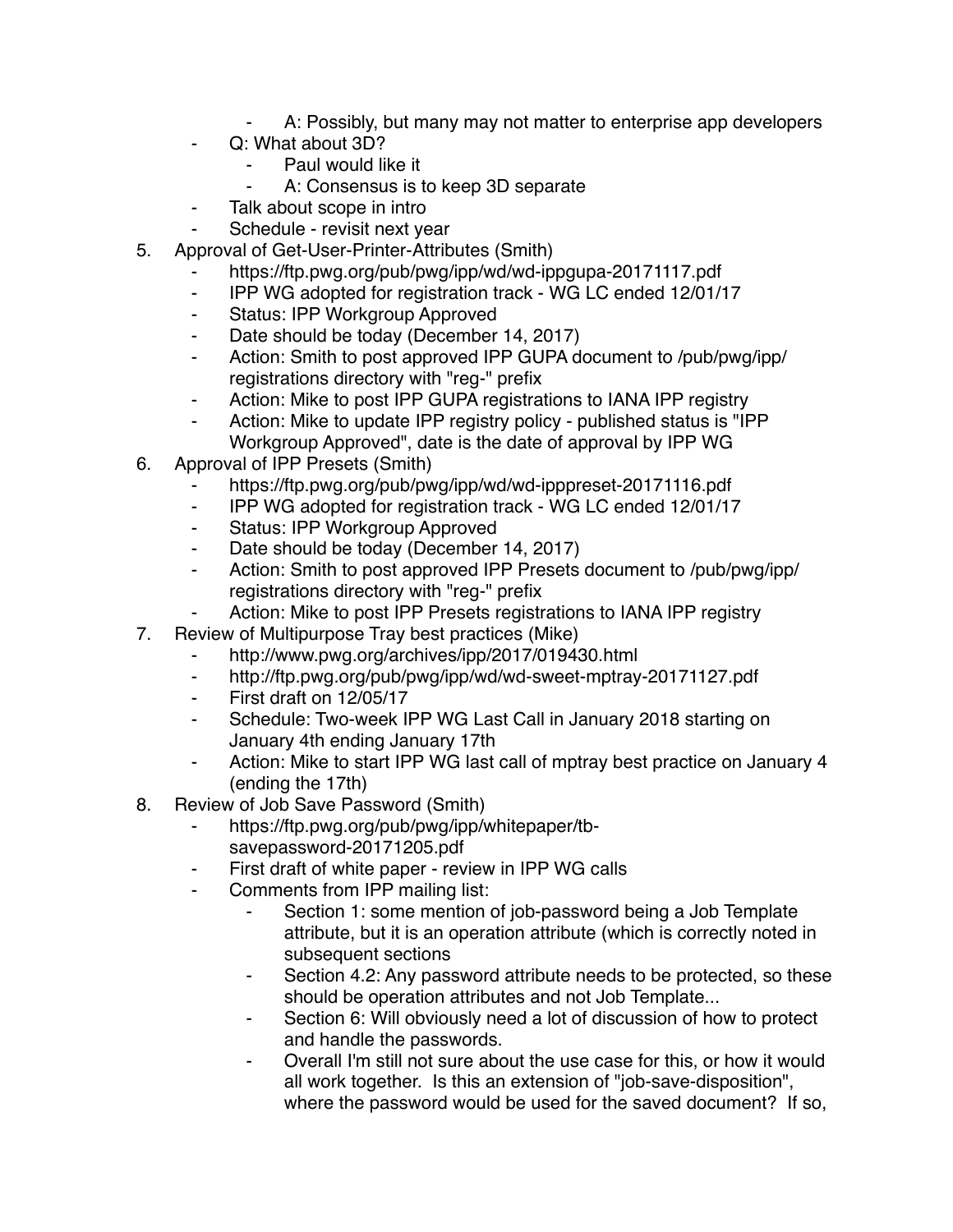I'd recommend that the attributes be called "job-save-password[ xxx]" to make that clearer, and add some discussion of that.

- Also, how does a Client re-print the saved job? Resubmit-Job with "document-password"?
- Maybe we need to refactor this: "job-save-accesses (1setOf collection)" attribute to provide credentials for saving to a URI like we do for document-access (INFRA) and destination-accesses (FaxOut).
	- Don't specify an IPP way to do the "allow another user to reprint the saved content", e.g. Smith saves to network storage and then grants access to Bob through an out-of-band interface
- Encryption isn't a requirement, but access control \*is\*
- ⁃ Two use cases for save + reprint:
	- Using an IPP client to look at saved jobs and resubmit through IPP
	- ⁃ Reprint through printer console (most common scenario for HP)
	- ⁃ Reprint user may or may not be the person that submitted the original job
- 9. Review of IPP System Service (Ira/Mike)
	- http://ftp.pwg.org/pub/pwg/ipp/wd/wd-ippsystem10-20171117-rev.pdf
	- ⁃ Prototype draft PWG F2F review on 11/15/17
	- ⁃ Schedule prototype in "ippserver" Stable draft in Q1 2018
	- ⁃ Did not get to this...

## **Next Steps / Open Actions**

- Next IPP WG conference call on Thursday, January 4, 2018 from 3:00-4:30pm ET
- Action: Smith to post approved IPP GUPA document to /pub/pwg/ipp/registrations directory with "reg-" prefix
- Action: Mike to post IPP GUPA registrations to IANA IPP registry
- Action: Mike to update IPP registry policy published status is "IPP Workgroup Approved", date is the date of approval by IPP WG
- Action: Smith to post approved IPP Presets document to /pub/pwg/ipp/ registrations directory with "reg-" prefix
- Action: Mike to post IPP Presets registrations to IANA IPP registry
- Action: Mike to start IPP WG last call of mptray best practice on January 4 (ending the 17th)
- Action: Mike to produce state diagram for Restart-System, add to IPP System (DONE)
- Action: Mike to add resource and system notify-events keywords in IPP System (DONE)
- Action: Ira. Mike, and Paul to check and fix the IEEE organizations listed in the August F2F minutes (CLOSED - November F2F minutes have correct orgs)
- Action: Mike/Ira to request IESG change of status for RFC 8010/8011 to Internet Standard (PENDING)
- Action: Mike to document ippserver setup on Raspberry Pi for 3D (IN PROGRESS)